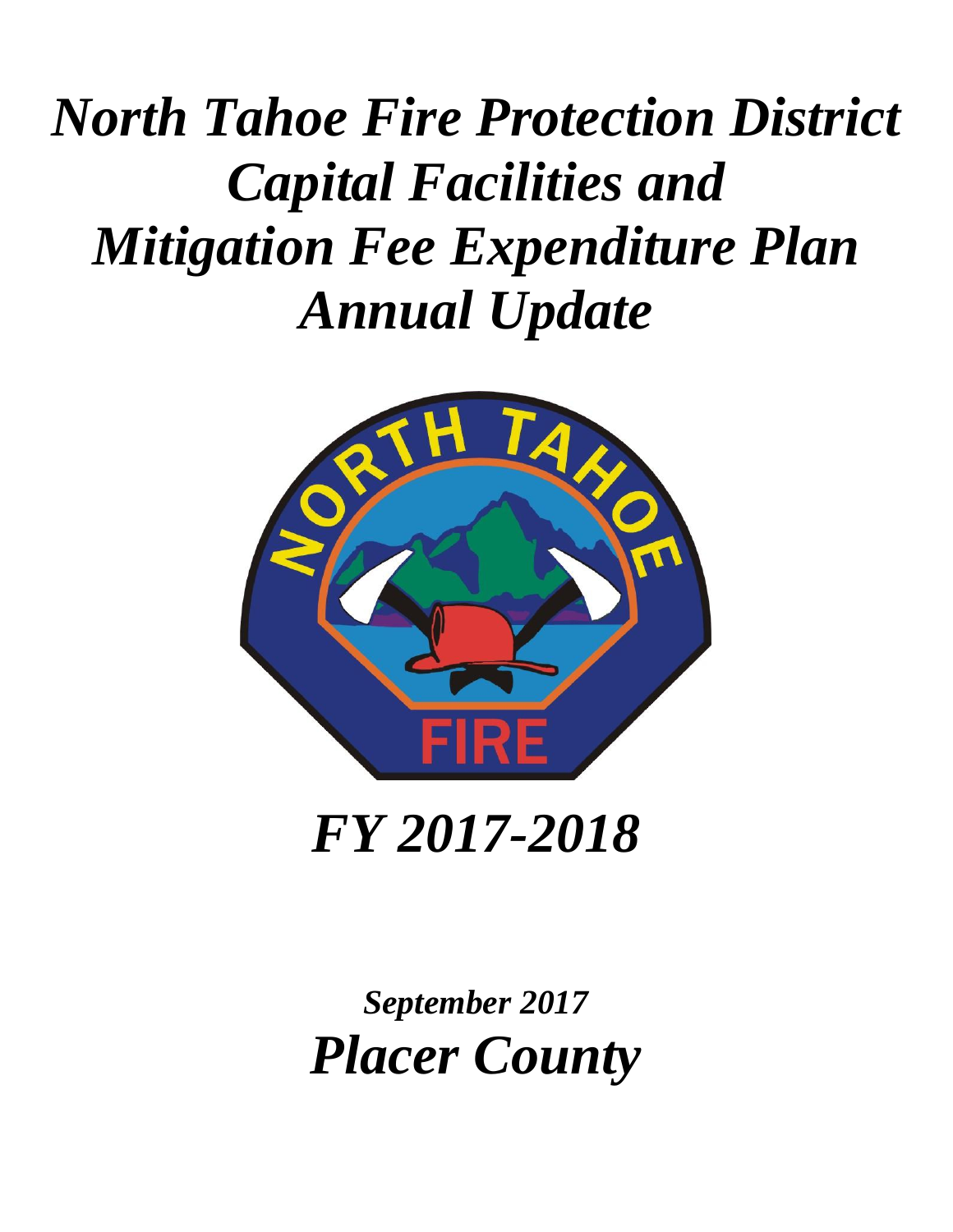# *Summary of the Mitigation Process*

In light of the Tahoe Regional Planning Agency (TRPA) 2012 Regional Plan update and the improving state of the economy, growth is expected to continue in the Lake Tahoe basin. The increase in protection inventory and service population has served to spread existing assets of public agencies over a substantially larger service base. The North Tahoe Fire Protection District has experienced an increase in the amount of building inventory to protect. This development has contributed to an increase in fire protection inventory, requiring a commensurate increase in firefighting infrastructure.

North Tahoe Fire Protection District is faced with growing capital improvement needs that exceed property tax increments. With the advent of Proposition 218, special tax or assessments are no longer valid revenue sources to keep pace with growth, new service and infrastructure demands. The North Tahoe Fire Protection District is utilizing a proactive approach to continue an existing level of service and to meet the future needs of the District.

Historical data about staffing and inventory has been gathered to develop estimates of adequate staffing levels and capital inventory. This information has been used to develop a fair and equitable mitigation fund equation. The total impact is analyzed by correlation between community growth and the increased need for fire prevention and protection services. The ultimate purpose of the mitigation fees is to provide a continuing level of service rather than a remedy for past development and to hopefully arrest the degradation of service levels.

In 1986 Assembly Member Cortese recognized the need for concise legislation concerning mitigation. AB1600 is the result of hearings. Through delay, the effective date of AB1600 was January 1, 1989. AB1600 enacted Government Code Sections 66000-66003. This in effect requires local agencies imposing mitigation fees to specify the public improvement, segregate the monies collected in special accounts, re-examine the necessity for the expanded balance after 5 years, and refund the balance with accrued interest. In addition, local agencies imposing the fee for defined facility and improvements would be authorized to adopt and annually review a specified capital facilities plan.

AB1600 required the North Tahoe Fire Protection District to go through an established process to enact a reasonable relationship between a development fee and the specified improvement that it will be used for. In simple terms, the North Tahoe Fire Protection District cannot arbitrarily charge a mitigation fee without first showing the relationship between impact of development and the fee being charged. A thorough analysis of this process was completed in 2007 and 2013. In 2015 another thorough analysis was conducted that established and confirmed the relationship between the impact of development and the fee being charged.

The final hurdle was the actual levy of fees. The California Attorney General issued the opinion that Special Districts cannot levy mitigation fees. However, the California Constitution allows Counties and Cities to levy mitigation fees. Through this process and by Resolution, Placer County has allowed the North Tahoe Fire Protection District to realize mitigation revenues. The content of this report will outline the spending plan for those fees collected up to and including the fiscal year 2017/2018, an inventory of the fees collected to this point and a proposal for a mitigation fee adjustment based on a generally accepted inflationary adjustment.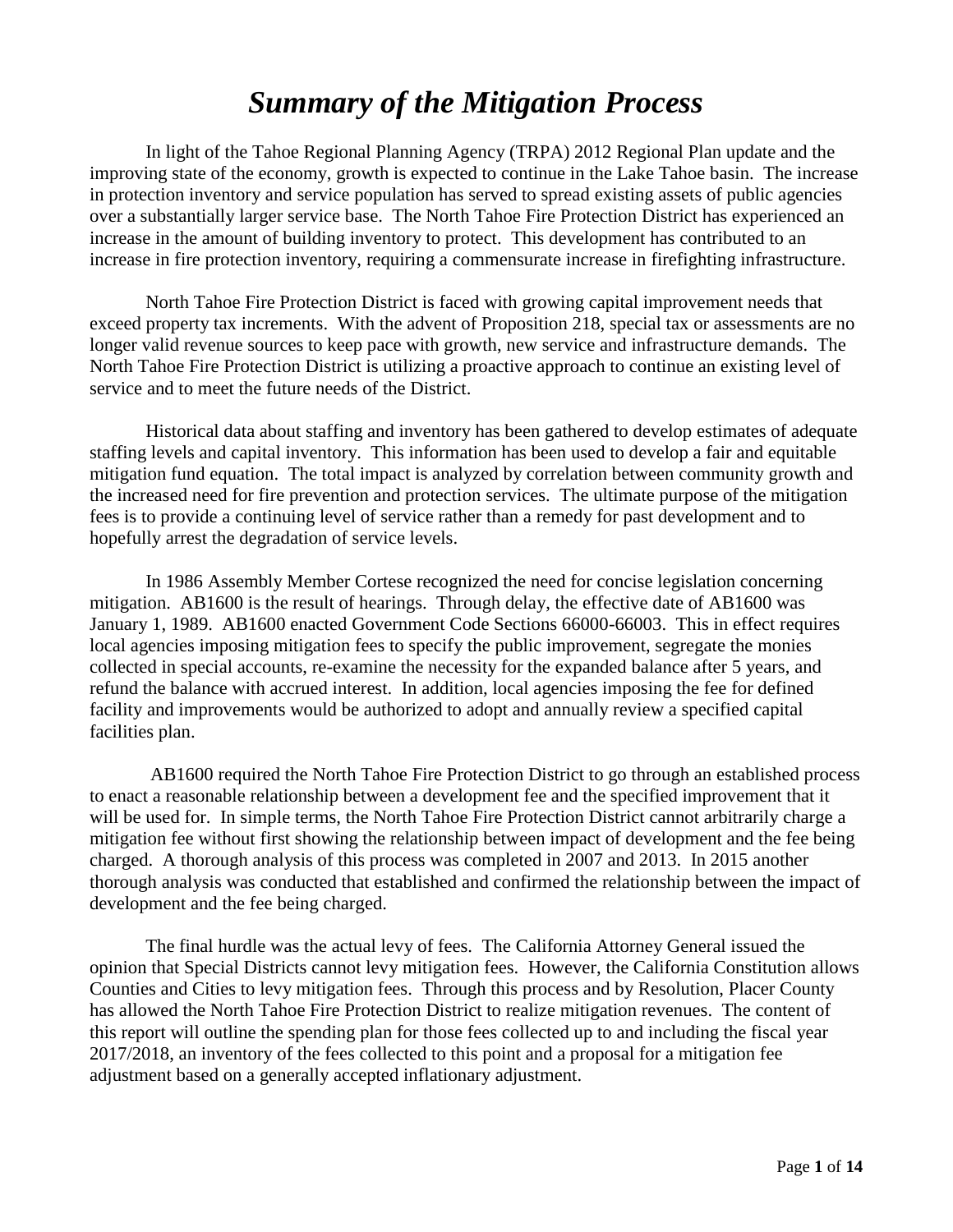# *Relationship between Growth and Capital – Facilities Plan*

North Tahoe Fire Protection District continues to experience growth in fire inventory, as well as population, this trend is expected to continue for years to come. This development has contributed to an increase in calls for service and increased fire potential.

The recent trend of expanding small mountain cabins to expansive resort homes is creating larger homes with larger population potential. Many of these homes are vacation rentals, which carry increased risks with transient guests unfamiliar with the unusual fire and safety risks of forested and heavy snow areas. As the demand for fire and Emergency Medical Services capability increases through infill construction and "teardown" remodels, the ability to transport personnel and apparatus will degrade proportionally. The major arterial routes are critically congested and the projected increase in residents and visitors will only worsen the problem. The only plausible mitigation strategy is to maintain, upgrade or relocate staffed fire stations where response is timely, and to maintain enough redundancy in apparatus and equipment to act autonomously until assistance can arrive.

The continued growth will impact the District's ability to maintain the same level of service. The impact of this growth affects three aspects of the organization: (1) Personnel required (2) Fire Stations (3) Apparatus. Capital Mitigation fees may be used for specific items as clearly stated in AB 1600. Personnel cannot be funded with these fees. Development of fire stations and purchase of apparatus is allowed. North Tahoe Fire Protection District uses a systems approach to deliver services across the District. Each Station supports one another and apparatus are truly a system wide resource and all apparatus are available to all portions of the District. Thus it is appropriate that mitigation fees collected from one particular project or geographic area be used to support apparatus or facilities in another.

#### Personnel

Personnel cannot be funded with these fees.

#### Fire Stations

The Facilities Plan indicates the proposed expenditures for all existing facilities and those projected. Mitigation fees can only be used for Facility improvements directly related to growth. Funds shall not be used for replacement.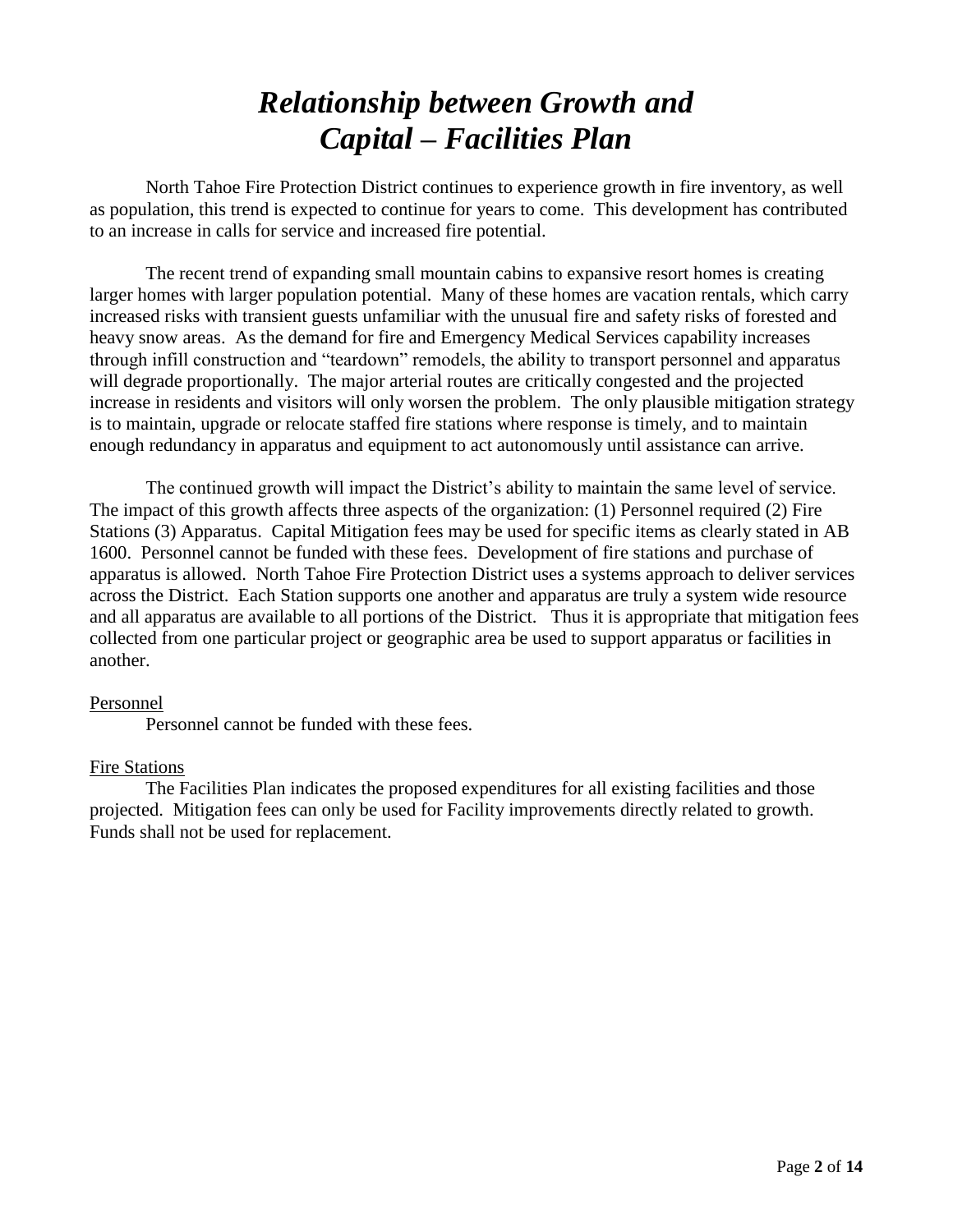# *Discussion of issues raised through public comment*

During the introduction of the Five Year Update to the District's AB1600 Mitigation plan in 2015, concerns were brought forward by community stakeholders. Concerns expressed included the population growth rate utilized by the District's AB1600 consultants (Goodwin Consulting Group) and the inclusion of facilities and equipment into the plan as they relate to new construction paying its fair share.

Goodwin Consulting Group used a 1.5% growth rate over 22 years (equaling 4,330 new residents and 540 new employees) which received considerable attention because the 2010 census numbers and some other indicators show a population decline coinciding with the recession starting in 2008. The 1.5% growth rate represents an average that is applied over a 22 year period. The growth rate for some years may be higher, while others may be lower. It is also important to note that the increase is applied to 2010 estimates, which reflect near-bottom economic conditions. The 11,172 resident populations represent the estimated residential population for 2013, which is based on the 2010 estimate provided by the County plus the average annual growth rate of 1.5% for the 3-year period from 2010 to 2013, the same formula as used in original mitigation plan study.

Another concern expresses was that 100% of certain projected new equipment and facilities were included into the plan rather than a reduced share being apportioned to new development. The question was also raised in discussion as to what standards and benchmarks the District uses to make plan updates and adjustments.

Wages and benefits make up greater than 70% of the cost to provide fire services, neither of which can be paid through collection of AB1600 mitigation fees. In essence, only 30% of the actual cost associated with providing additional fire protection services to future development are allocated under the Plan. In accordance with AB1600, the District placed specific facilities and equipment into the AB1600 mitigation plan in order to off-set anticipated increased demands on existing services by future development. Historically, the District collects \$60,000 to \$70,000 per year in mitigation fees and has never fully funded any single facility or apparatus.

Placement of essential fire apparatus and fixed facilities for community fire protection is a complex operational function that takes into account parameters outside the scope of AB1600, such as response times and staffing levels. National consensus standards are used for benchmarking and in future planning. The Insurance Services Office's *Fire Suppression Rating Schedule* and National Fire Protection Association, NFPA 1710 *Standard for the Organization and Deployment of Fire Suppression Operations, Emergency Medical Operations, and Special Operations to the Public by Career Fire Departments*, are two important national standards that assist in determining future needs.

The North Tahoe Fire Protection District will report annually the total number of AB1600 qualifying projects, including data for square footage for residential, commercial and industrial properties and the associated fees collected.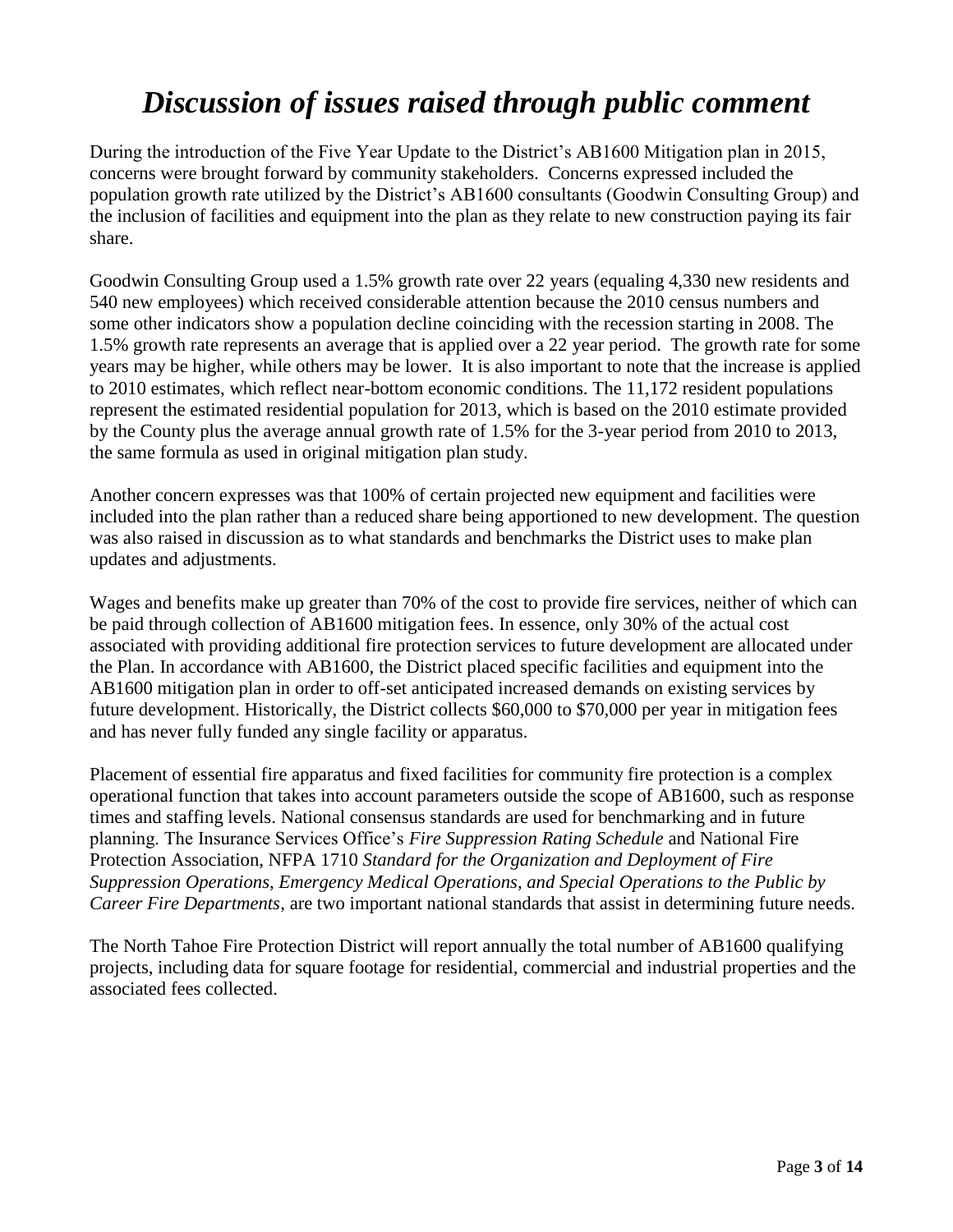# *Applicable California State Codes and National Fire Protection Association Standards*

#### **Fire District Station Facilities**

The Fire District builds and maintains stations and facilities in accordance with the current California State Building Code, Electrical Code, Plumbing Code and Mechanical Code and Fire Code. Station and Facility construction must all meet requirements of the Nation Fire Protection Association (NFPA) for construction and maintenance. The following standards are examples of NFPA standards that apply to new facility project within the North Tahoe Fire Protection District.

- Standard 101 Life Safety Code
- Ch 1.1.2 The code addresses the construction, protection and occupancy features necessary to minimize danger to life from the effect of fire, including smoke, heat and toxic gasses created during a fire. Ch1.1.3 – The Code established minimum criteria for the design and egress facilities so as to allow prompt escape of occupants from buildings or, where, desirable, into safe areas within buildings.
- Standard 1500 Fire Department Occupational Safety and Health Program
- Ch 9.1.1 Facility Safety All Fire Department facilities shall comply with all legally applicable health, safety, building, and fire code requirement.
- A.9.1.1 where health, safety, building, and fire codes are not legally applicable to fire department facilities; steps should be taken to ensure that equivalent standards are applied and enforced. In absence of local requirements, the provisions of NFPA 1; Fire Code NFPA 70; NFPA 101, Life Safety Code; NFPA 5000, Building Construction and Safety Code should be applied.
- In addition, the workplace safety standards specified in 92CFR 1910, Occupation Safety and Health Standards, or an equivalent standard should be applied. Applicable requirements of the Americans with Disabilities Act (ADA) should be met.

#### **Fire Department Apparatus**

The North Tahoe Fire Protection District operates several types of fire apparatus. Structural fire fighting engines are built in accordance with NFPA 1901; water tenders are built in accordance with NFPA 1903 Standard for mobile water supply fire apparatus; wildland fire apparatus are built in accordance with NFPA 1906; the District's aerial fire apparatus will be built in accordance with NFPA 1904.

NFPA Standard 1500 – Fire Department Occupational Safety and Health Program; Ch6 Fire Apparatus, Equipment, and Driver/Operators section 6.1.1 states fire departments shall consider safety and health as primary concerns in the specification, design, construction, acquisition, operation, maintenance, and inspection and repair of all fire department apparatus. The District will continue to meet this standard.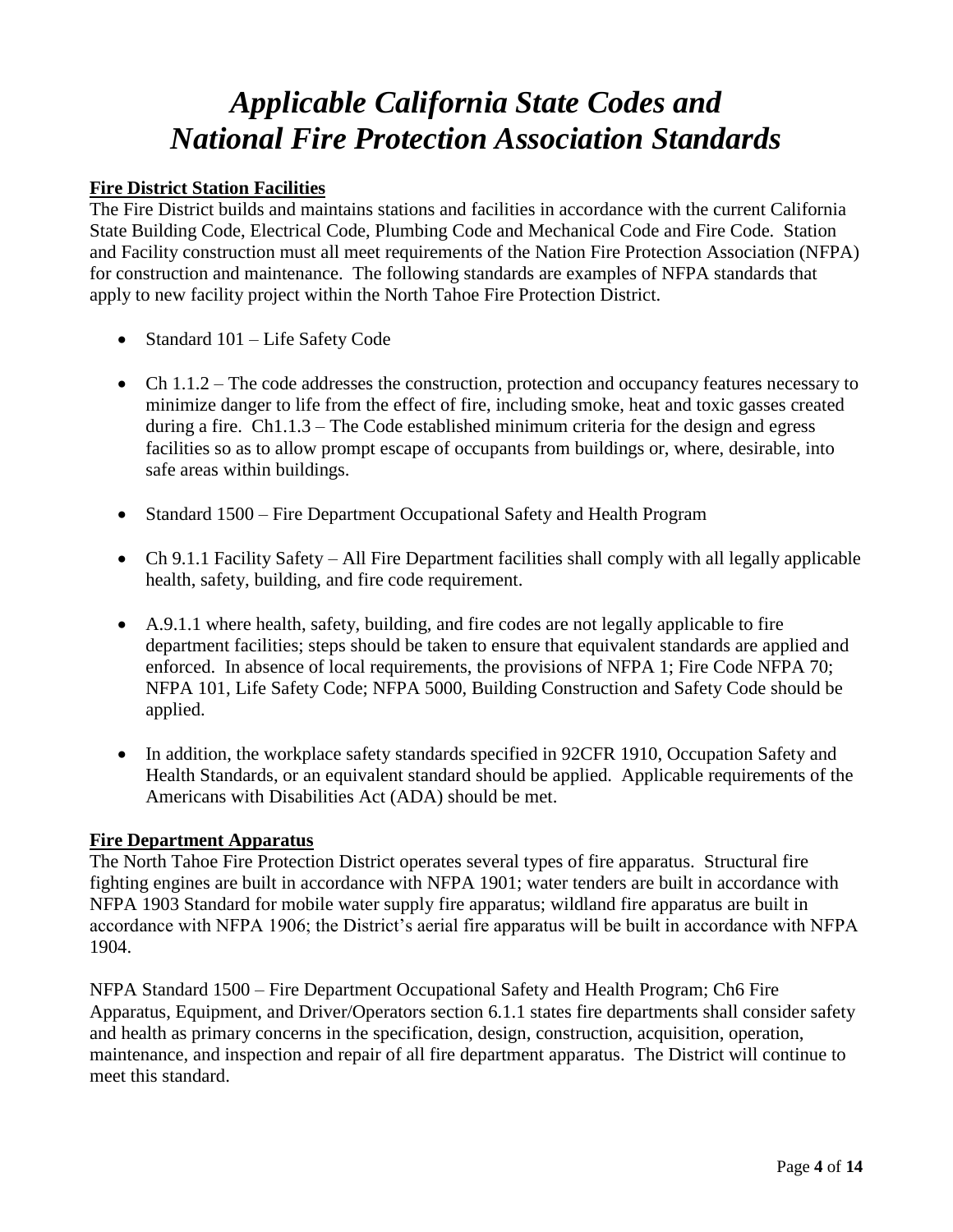#### **Fire Department Staffing**

While staffing and personnel cannot be funded with Mitigation fees; the NFPA standard related to staffing is noted that staffing is an integral portion of fire attack and mitigation.

NFPA Standard 1710 – Organization and Deployment of Fire Suppression Operations, Emergency Medical Operations, and Special Operations to the Public by Career Fire Departments; Ch 4.3 Staffing and deployment states staffing in the fire department shall identify minimum staffing requirements to ensure that a sufficient number of members are available to operate safely and effectively. It is the District's intention to meet this standard.

| Demand Zone   | Demographics                               | Minimum Staff<br>to Respond | <b>Response Time</b><br>(minutes) | Meets<br>Objective |
|---------------|--------------------------------------------|-----------------------------|-----------------------------------|--------------------|
| Urban Area    | $>1,000$ people<br>/ sq mi                 | 15                          | 9                                 | 90%                |
| Suburban area | $500 - 1000$<br>people / sq mi             | 10                          | 10                                | 80%                |
| Rural area    | $< 500$ people /<br>sq mi                  | 6                           | 14<br>Directly                    | 80%                |
| Remote area   | <b>Travel distance</b><br>$> 8 \text{ mi}$ | 4                           | dependent on<br>travel distance   | 90%                |

The following table from Ch 4.3.2 indicates minimum staffing and response times required by NFPA: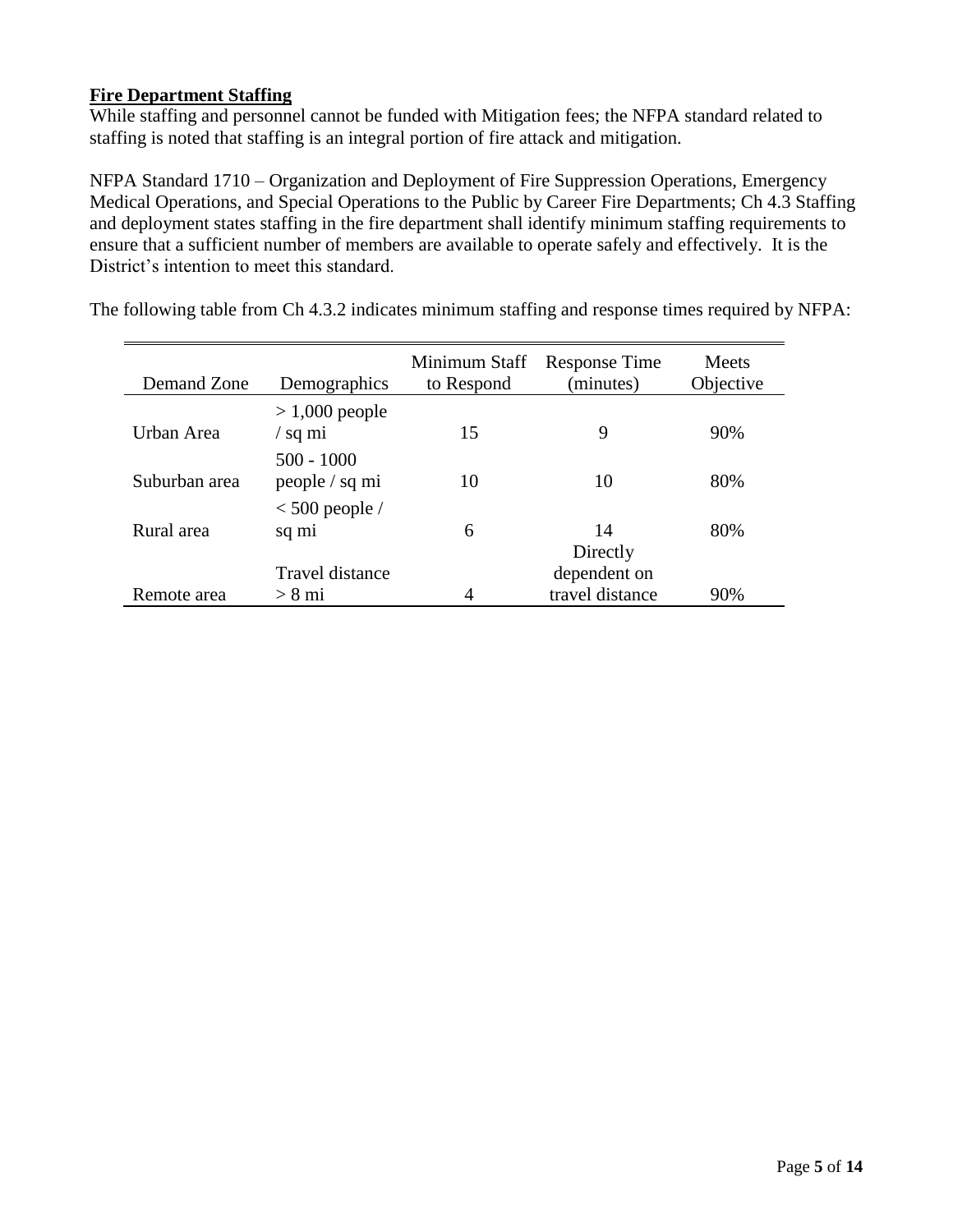# *North Tahoe Fire Protection District Physical Facilities – Expenditure Plan*

North Tahoe Fire Protection District personnel and equipment are quartered in five separate facilities. The stations are geographically distributed to provide coverage of the entire District. With the exception the new Public Safety Center Station 51, District stations are exceeding their designed capability; the apparatus rooms are filled to capacity; and no space is available for additional activities, equipment, or personnel, which will be required by growth. The facilities are as follows:

### *Station 51 – 222 Fairway Dr., Tahoe City*

Station 51 is the headquarters station of the District, construction was completed in 2012. This building achieve a LEED "Gold" certification. The station is 20,027 sq. ft., single story with a full sub-floor or basement level; wood frame construction with steel columns and support beams on a concrete foundation. Chief Officers, Fire Marshal, Forest Fuels and administrative staff have offices on the first floor of the building along with 5 double deep, pull through apparatus bays (approximately 7,000 sq. ft.). Staff quarters and an emergency operations center are located on the lower floor. This station was constructed to meet the administrative needs of the District for the next 50 years but has already reached capacity in many ways.

#### *Future Funding Needs and allocations for Station 51:*

| 5 year - Minor Capital Improvements  | 50,000  |
|--------------------------------------|---------|
| 15 year - Minor Capital Improvements | 100,000 |
|                                      | 150,000 |

#### *Station 52 — 288 North Shore Blvd., Kings Beach*

Station 52 is located in Kings Beach, at the North end of the District. This station serves a large and dense population, much of which is an aging wood frame structures which have been converted to rental units. Additionally several large low income housing units have recently been added. Much of Kings Beach and Brockway is residential with narrow streets which can be barely passable with winter snows.

Built in 1956, Station 52 is a two story concrete block and wood structure. The building houses active engine companies, as well as some administrative offices. The station has three single bays and one double drive through bay. The single bays have 10' high doors, thus limiting the height of assigned apparatus. The drive-through bay has 12' doors and 14' side-to-side clearance.

The parcel of land that this station is located on has several restrictions that limit the District's ability to expand or retrofit this station. However in light of recent commercial development within the vicinity of this station, a significant remodel/upgrade must be considered. New development within the vicinity of this station has resulted in larger more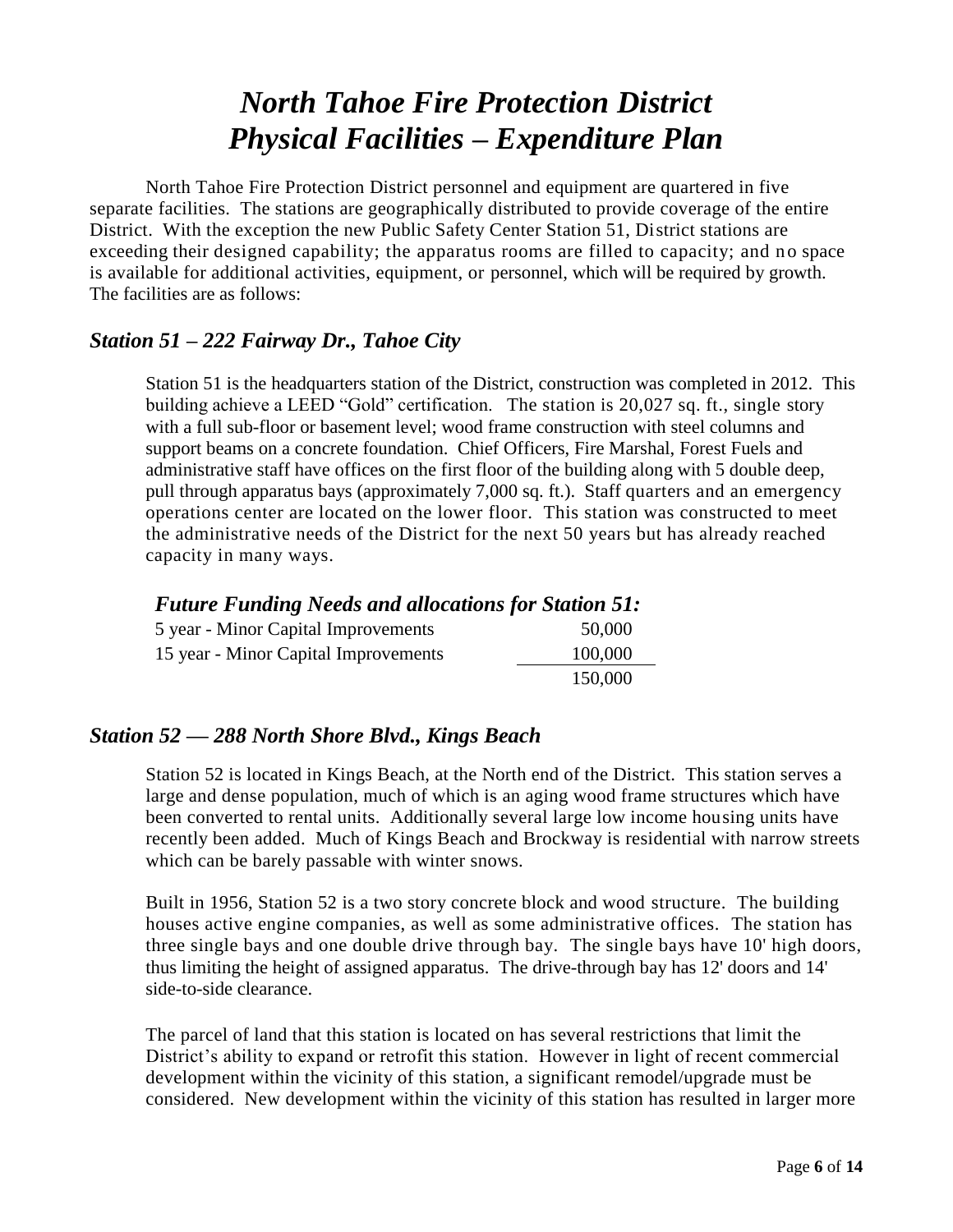dense occupancies requiring larger apparatus and more staffing. The cost for this remodel/upgrade would be significant.

Station 52 does not meet current State of California essential service building requirements. The costs of retrofitting the building to meet current standards would be significant.

| <b>Future Funding Needs and allocations for Station 52:</b> |           |
|-------------------------------------------------------------|-----------|
| 5 year - Minor Capital Improvements                         | 150,000   |
| 10 year - Upgrade/expansion/replacement                     | 4,906,500 |
| 15 year - Minor Capital Improvements                        | 150,000   |
|                                                             | 5,206,500 |

### *Station 53 — 5425 West Lake Blvd., Homewood*

Station 53 serves the southernmost portions of the District. The area this station serves is much more remote than other areas of the District. From Station 53, the District provides contract EMS and automatic aide for fire response to areas of El Dorado County. Station 53 was built in 1962, constructed of concrete brick and wood construction.

Station 53 is a three single bay station with 12' high doors. The apparatus assigned to Station 53 barely fits in the apparatus bays; 31' apparatus is packed into 34' bays. Due to the area served; this station houses the water tender, one of the largest pieces of apparatus the District operates.

Station 53's quarters were built for 1 person resident staffing and are unsuitable for more than one person. Staffing increases due to growth have created a necessity to increase the size of quarters by adding a second bedroom and bathroom and remodel/expansion of the existing kitchen and living room.

Homewood Mountain Resort is currently in the process of expanding/upgrading their facilities. Their project would include additional commercial and residential buildings. This development will impact the District ability to provide service with current staffing levels. Serious consideration will have to be given to an upgrade/expansion of Station 53 to enable the District to provide adequate service by staffing this station with additional personnel. The cost for this upgrade/expansion would be significant.

Station 53 does not meet current State of California essential service building requirements. The costs of retrofitting the building to meet current standards would be significant

### *Future Funding Needs and allocations for Station 53:*

| 5 year - Minor Capital Improvements    | 75,000    |
|----------------------------------------|-----------|
| 7 year - Upgrade/expansion/replacement | 3,582,500 |
| 15 year - Minor Capital Improvements   | 150,000   |
|                                        | 3,807,500 |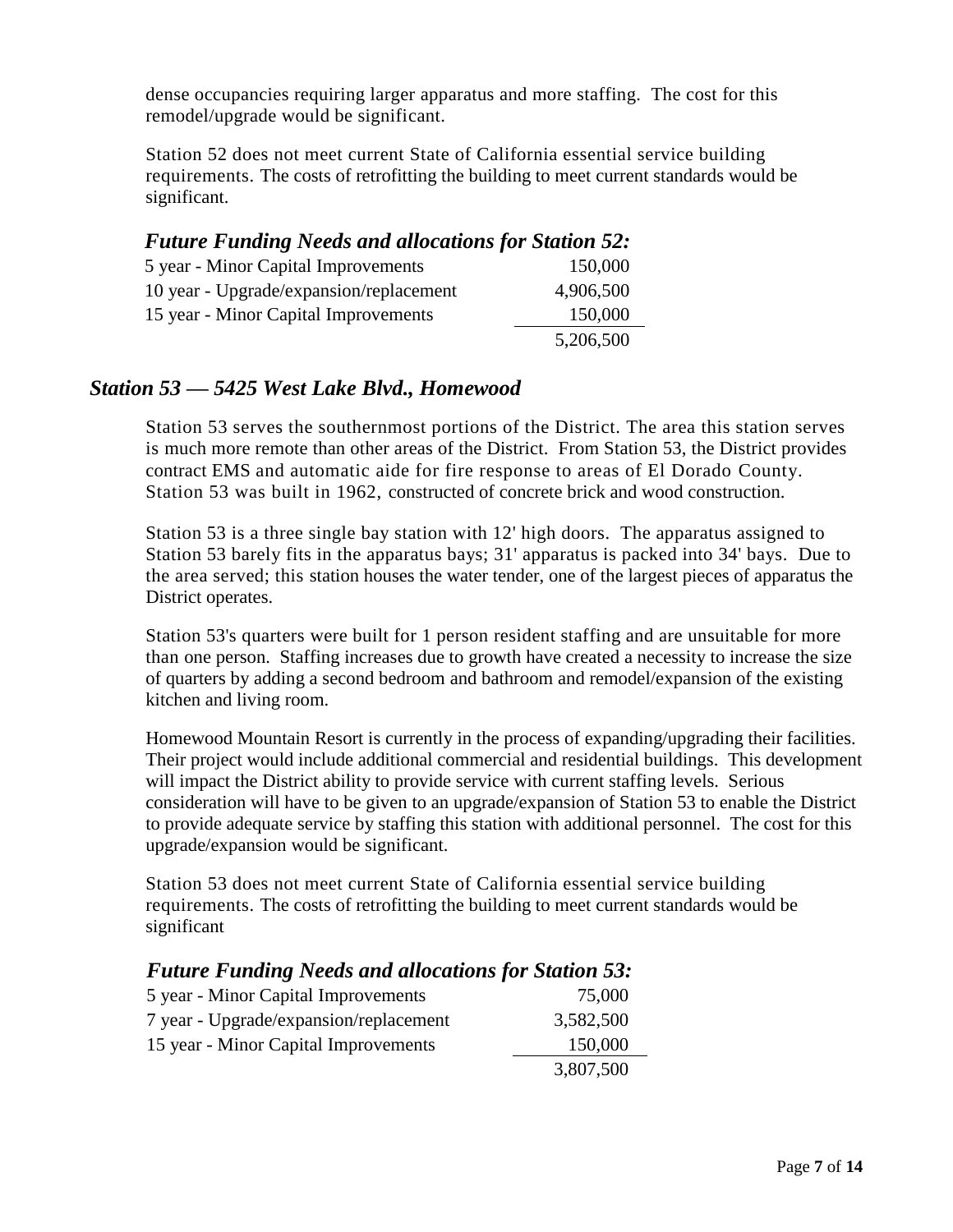### *Station 54— 159 Observation Drive, Tahoe City*

Station 54 is located in the Dollar Hill area of the District. The station serves both as a working mechanics shop of the District and storage for response apparatus. Station 54 is on a residential lot in a residential neighborhood. The Station built in 1962 with wood frame construction and residential station design. This station is marginally adequate for its present use; however incompatible with residential zoning. A long term plan should move the mechanics shop into larger more industrial facility. This fire station would need significant additions to house full time staffing.

Station 54 does not meet current State of California essential service building requirements. The costs of retrofitting the building to meet current standards would be significant.

#### *Future Funding Needs and allocations for Station 54:*

| 5 year - Minor Capital Improvements     | 75,000    |
|-----------------------------------------|-----------|
| <b>Upgrade of Mechanic Shop</b>         | 300,000   |
| 15 year - Upgrade/expansion/replacement | 3,500,000 |
|                                         | 3,875,000 |

#### *Station 55 — 240 Carnelian Bay Rd., Carnelian Bay*

Station 55 is located in the community of Carnelian Bay, about midway between the North boundary of the District and the main station, station 51. This station was built in 1962 as residential fire station. The building is two story and of poured concrete and block construction.

Both quarters and apparatus bays are adequate for the apparatus assigned, although some modifications of door height must be considered. The station is presently being utilized apparatus and equipment storage. Additionally it is used during the summer months as a staffed station by CalFire.

Station 55 does not meet current State of California essential service building requirements. The costs of retrofitting the building to meet current standards would be significant.

### *Future Funding Needs and allocations for Station 55:*

| 75,000  |
|---------|
| 150,000 |
| 225,000 |
|         |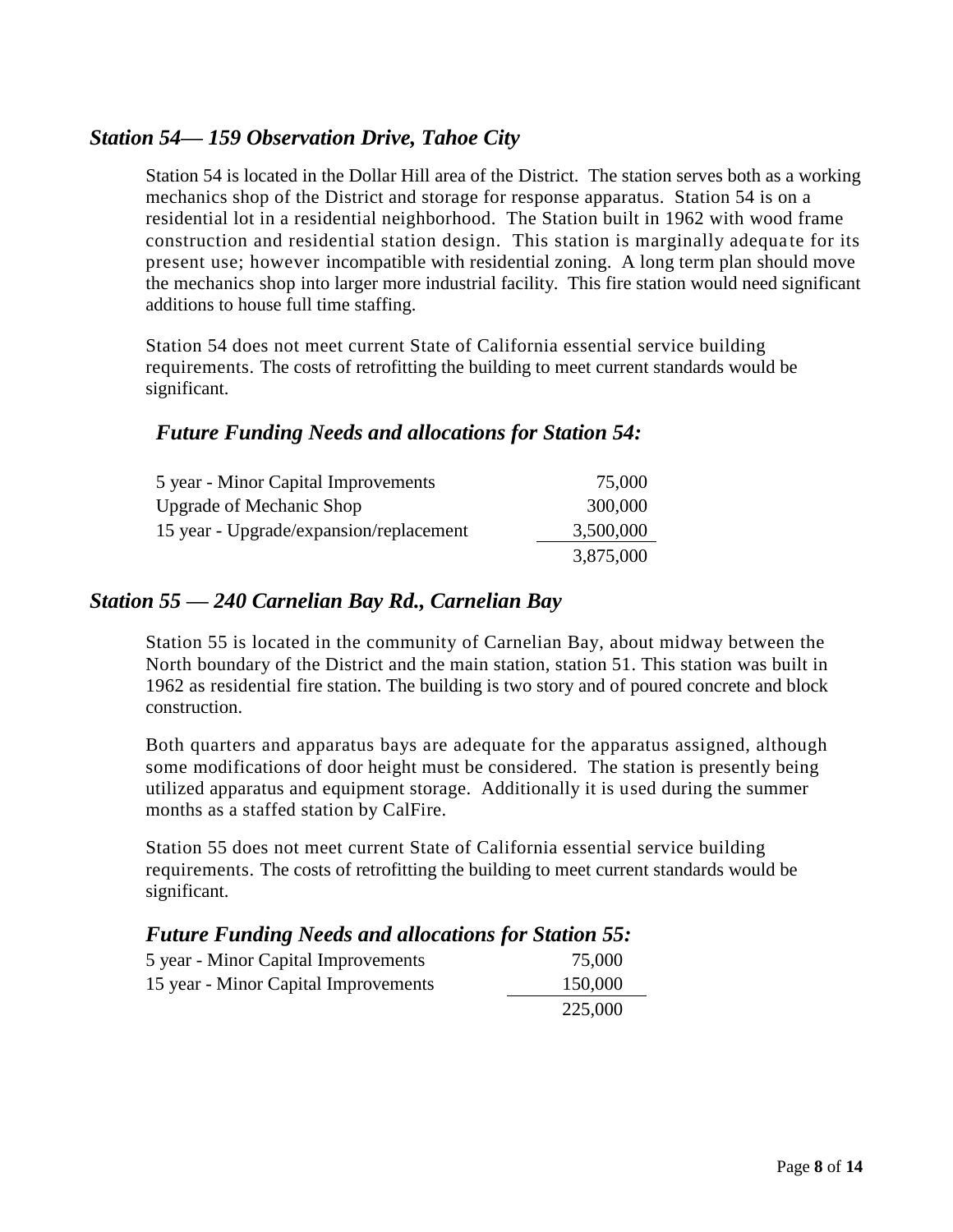### *Future Fire Station Property — 2155 West Lake Blvd., Pine/and (Kilner Park)*

This undeveloped property is strategically located along the West shore of the Fire District between 2 existing fire Stations (Sta. 51 and 53). Many years ago the Fire District was granted the right to develop a fire station on the South East corner of this property. Tahoe City PUD currently maintains the property as a park. A staffed fire station at this location would significantly reduce critical response times to local communities. Budget constraints and fiscal priorities have prevented development of this site.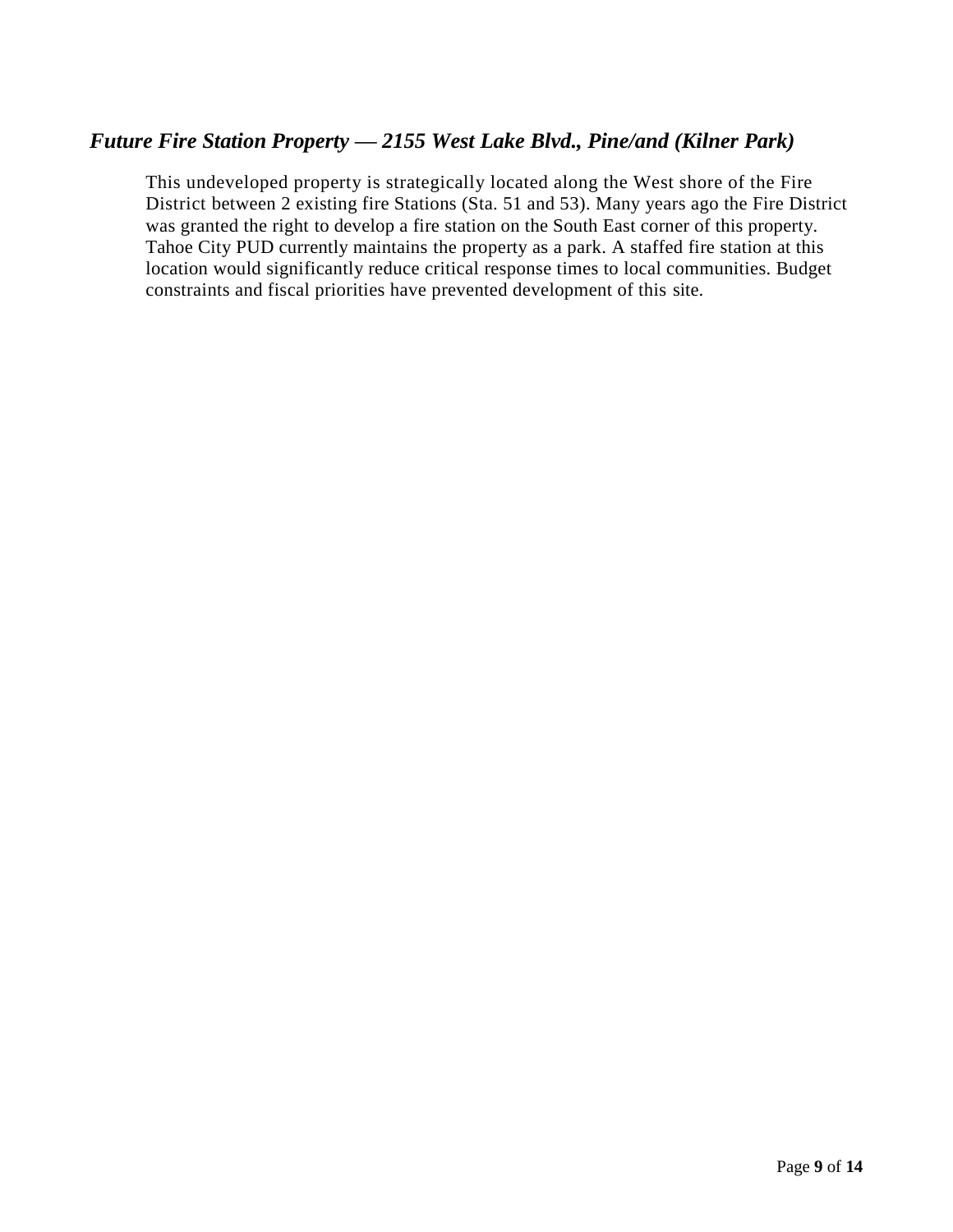# *Ongoing Inflation Adjustment*

Mitigation fees are adjusted annually to accommodate the impact of development (growth) on fire protection services within the District. The District adjusts mitigation fees based on the percent change in construction costs as defined in the Construction Cost Index (CCI) published by the *Engineering News-Record.* The need for the District to adjust mitigation fees annually was approved by the Placer County Board of Supervisors, and recommended in the Fire Facilities Mitigation Fee Study.

### *Proposed 2017/2018 Mitigation Fee Rate adjustment based on the Updated Impact Fee Study*

Fixed rate pricing structures are unable to keep pace with increasing costs of facilities, vehicles, and general fire protection infrastructure requirements. Thus consistent with the spirit of the enabling legislation, the District has adjusted its mitigation fee schedule for 2017/2018. District's last mitigation fee structure increase occurred in 2016 and was based on the Construction Cost Index (CCI) published by the *Engineering News-Record.* The CCI change for the period November 2015 through November 2016 was 3.6%.

The chart below outlines the existing and proposed rate structure for the mitigation fee schedule.

#### **FEE SCHEDULE**

| <b>CONSTRUCTION TYPE</b>                   | 2016 EXISTING          | 2017 PROPOSED          |
|--------------------------------------------|------------------------|------------------------|
| <b>Residential</b>                         | \$1.05 per square foot | \$1.09 per square foot |
| <b>Nonresidential</b><br><b>Commercial</b> | \$0.71 per square foot | \$0.74 per square foot |
| <b>Office</b>                              | \$0.91 per square foot | \$0.94 per square foot |
| <b>Industrial</b>                          | \$0.60 per square foot | \$0.62 per square foot |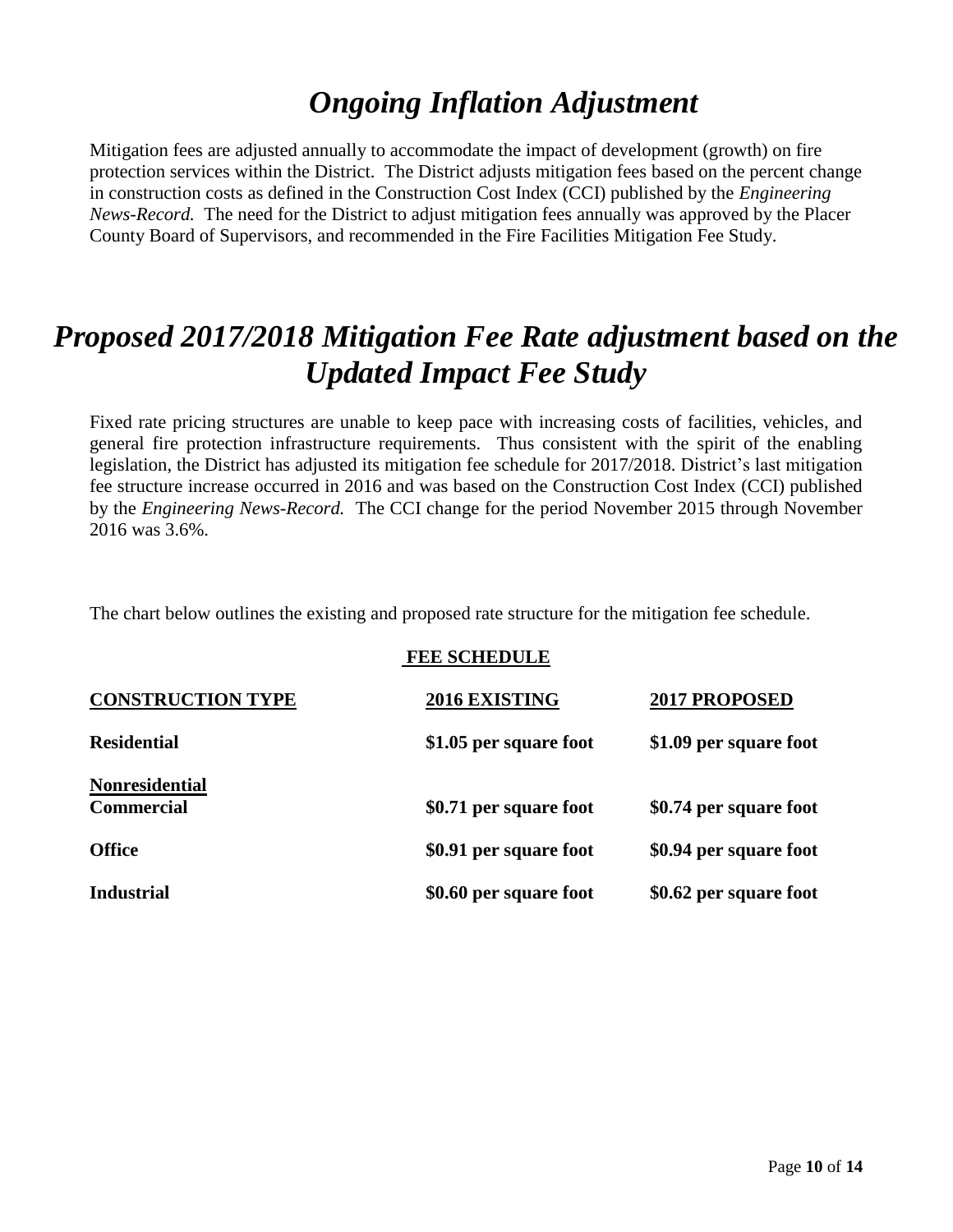|                                          | FY 12-13      | FY 13-14      | FY 14-15      | FY 15-16      | FY 16-17         | FY 17-18         | FY 18-19         |
|------------------------------------------|---------------|---------------|---------------|---------------|------------------|------------------|------------------|
|                                          | <b>Actual</b> | <b>Actual</b> | <b>Actual</b> | <b>Actual</b> | <b>Projected</b> | <b>Projected</b> | <b>Projected</b> |
|                                          |               |               |               |               |                  |                  |                  |
| <b>Mitigation Fund Beginning Balance</b> | \$53,694      | \$28,350      | \$27,945      | \$60,350      | \$87,180         | \$55,175         | \$41,385         |
|                                          |               |               |               |               |                  |                  |                  |
| <b>Revenue Category</b>                  |               |               |               |               |                  |                  |                  |
| Projected annual mitigation fees revenue | \$63,141      | \$73,784      | \$106,236     | \$124,461     | \$77,146         | \$110,000        | \$110,000        |
| Projected revenue interest at 1.1% APR   | \$695         | \$812         | \$1,169       | \$1,369       | \$849            | \$1,210          | \$1,210          |
|                                          |               |               |               |               |                  |                  |                  |
|                                          |               |               |               |               |                  |                  |                  |
| <b>Total Revenues</b>                    | \$117,530     | \$102,945     | \$135,350     | \$186,180     | \$165, 175       | \$166,385        | \$152,595        |
|                                          |               |               |               |               |                  |                  |                  |
|                                          | FY 12-13      | FY 13-14      | FY 14-15      | FY 15-16      | FY 16-17         | FY 17-18         | FY 18-19         |
| <b>Expenditure Category</b>              | <b>Actual</b> | <b>Actual</b> | <b>Actual</b> | <b>Actual</b> | <b>Projected</b> | <b>Projected</b> | <b>Projected</b> |
|                                          |               |               |               |               |                  |                  |                  |
| New Fire Station 51                      | \$75,000      | \$75,000      | \$75,000      | \$99,000      | \$110,000        | \$110,000        | \$110,000        |
| Equipment                                |               |               |               |               |                  |                  |                  |
| Mitigation Plan Update                   | \$14,180      |               |               |               |                  | \$15,000         |                  |
|                                          |               |               |               |               |                  |                  |                  |
|                                          |               |               |               |               |                  |                  |                  |
| <b>Total Expenditures</b>                | \$89,180      | \$75,000      | \$75,000      | \$99,000      | \$110,000        | \$125,000        | \$110,000        |
| <b>Mitigation Fund Ending Balance</b>    | \$28,350      | \$27,945      | \$60,350      | \$87,180      | \$55,175         | \$41,385         | \$42,595         |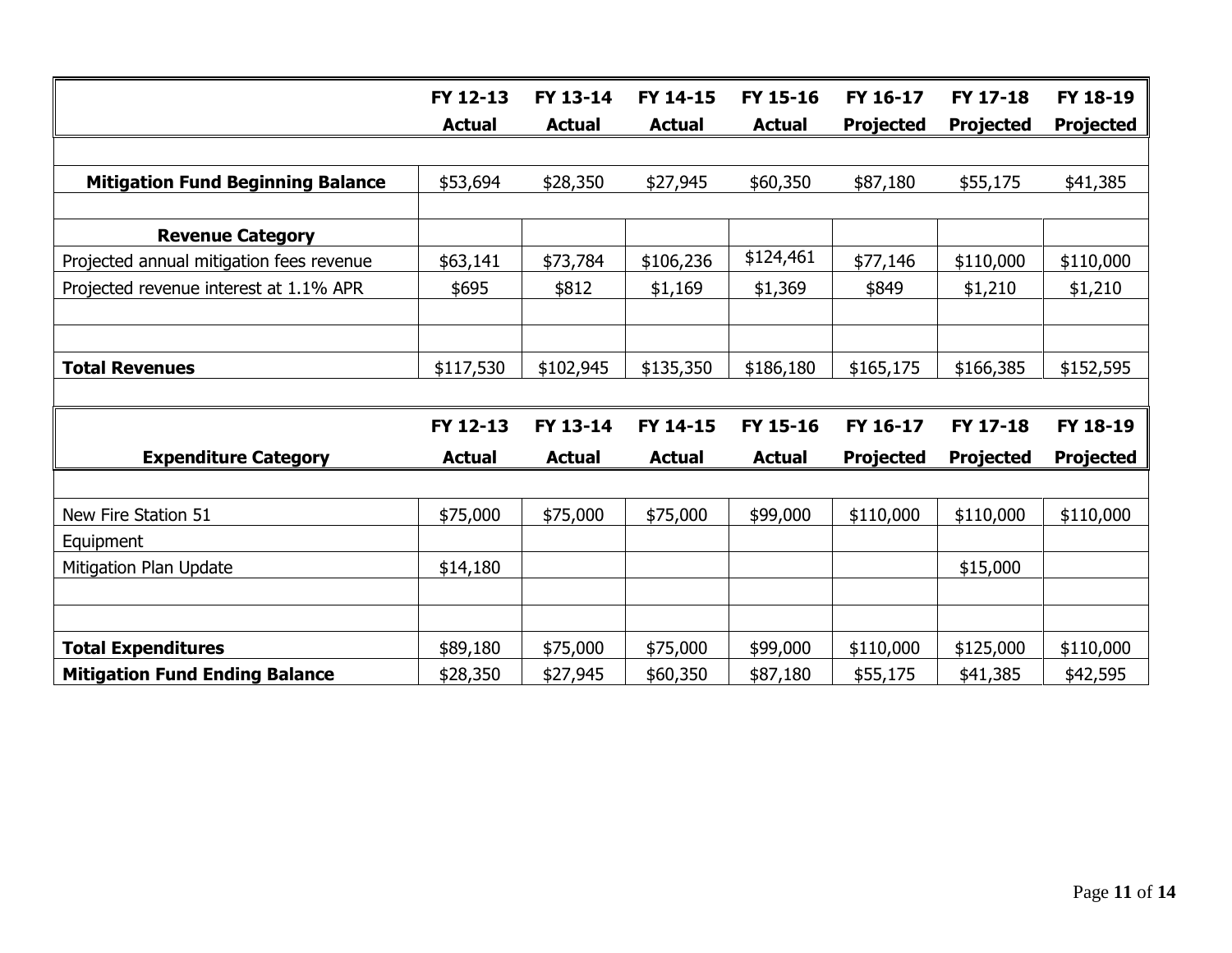# *North Tahoe Fire Protection District Use Statement*

AB 1600 states that a District must have a statement of use to which mitigation fees are to be assigned. For the fiscal year 2017/2018, the fire mitigation fees collected within the North Tahoe Fire Protection District will be utilized towards the following programs:

- 1. **New fire station (Station 51):** The District has replaced its headquarters fire station with the construction of Station 51/Public Safety Center, completed in 2012. This building achieved a LEED "Gold" certification. The station is 20,027 sq. ft., with Chief Officers, Fire Marshal, Forest Fuels and administrative staff offices on the first floor of the building along with 5 double deep, pull through apparatus bays (approximately 7,000 sq. ft.). Staff quarters and an emergency operations center are located on the lower floor.
- 2. **Equipment:** The District has recognized the need to add additional equipment to our engine companies. Many of our engines have a full complement of equipment required by NFPA 1901, however some do not. The District endeavors to comply with NFPA 1901 by adding this new equipment to our engine companies.